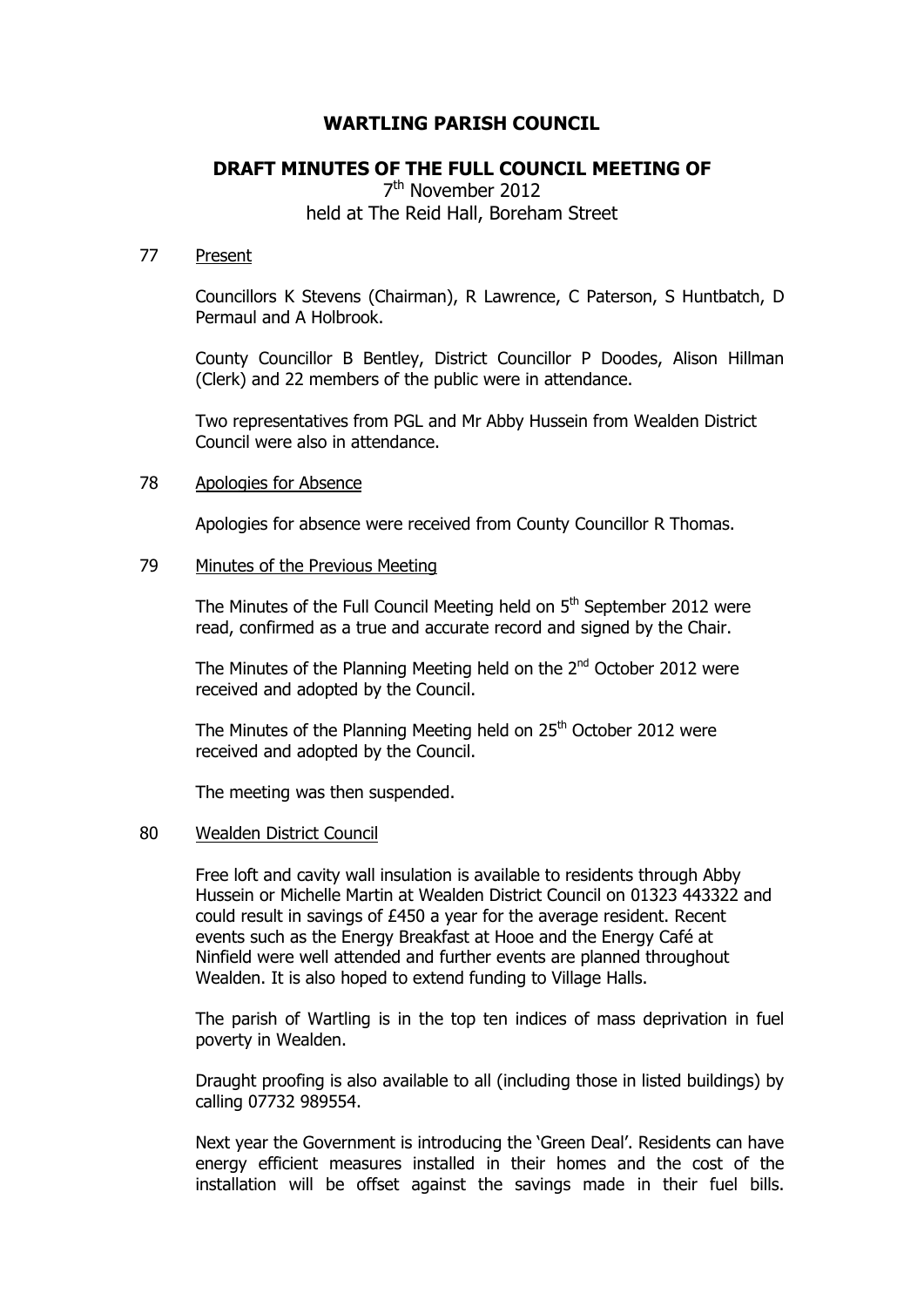Properties will need to be assessed and the 'loan' stays with the property until it is paid off. The Parish Council has also been advised that planning permission is not always required for solar panels fitted on listed buildings.

The Chairman thanked Mr Hussein for attending and Mr Hussein subsequently left the meeting.

# 81 Report from PGL

The General Manager of PGL reported that PGL is the leading provider of school holiday provision for children. It had 63,000 bed nights booked this year, the majority have rebooked next year and the staff have listened and responded to local environmental complaints from neighbours. The number of complaints has decreased.

PGL has raised thousands of pounds for local charities and provides facilities for local groups. It provides staff for local events, has offered a home for the jubilee oak and employs 110 staff who are mostly local and who use local suppliers.

Residents said the noise problems persist and were invited to PGL to see how these problems can be addressed.

# 82 PCSO Simon French

PCSO Simon French was not available to attend this meeting but sent a report which was read out by Councillor Lawrence.

Speeding is considered a problem in Wealden. The Static Detection Radar was in place in the parish in April, traffic speeds were recorded and these were considered acceptable by the police who will therefore take no further action. Speedwatch is to continue operating and the Parish Council will continue to monitor the situation. In the last nine months Speedwatch has resulted in 3757 letters being sent to motorists in East Sussex.

Concerns were raised about speeding on the newly resurfaced Wartling Road as there have been two accidents since it re-opened.

Bogus callers have been reported in the parish, a man in an unmarked van has been trying to sell security and callers claiming to be from ESCC are pressuring residents to repair their driveways. In both instances residents are asked to call the police.

#### 83 Reports from District and County Councillors.

District Councillor P Doodes reported that;

i: A 32 year old man has been prosecuted by Wealden for flytipping. He has been ordered to pay £2400 costs, he received a nine month suspended sentence and must carry out 220 hours community service. Residents were reminded they can report flytipping to Wealden by telephone or email.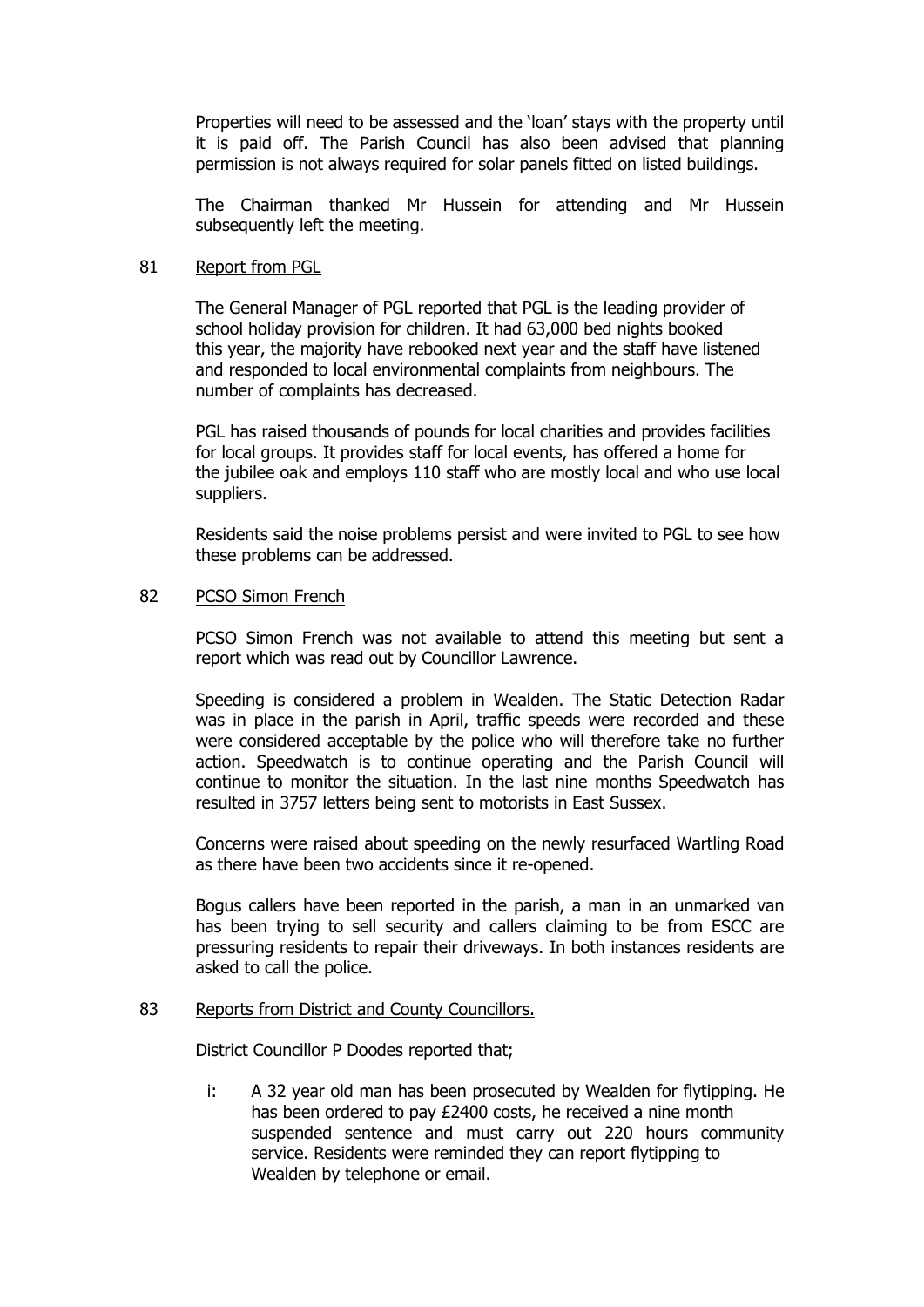- ii: the Joint Waste Contract is expected to be signed in December after which Kier will collect the waste. There should be no change in the new waste collection service and savings of £750,000 are anticipated.
- iii: the Inspector has found the Core Strategy sound and it is expected to be signed off at Wealden's Council Meeting on the 28<sup>th</sup> November.
- iv: the Safer Wealden Partnership found that the roads in East Sussex are the most dangerous and that most accidents are caused by 17 to 19 year old men. Mr Leach from the Partnership has drawn up a research paper designed to make young drivers safer which has been well received.
- v: the Local Development Sub-Committee meets on the  $14<sup>th</sup>$  November, Maresfield Parish Council will be seeking designation as a Neighbourhood Area.
- vi: Wealden is considering reducing exemption for second homes. This is currently out for consultation.
- vii: a recent planning application has been recommended for refusal by officers at Wealden. This application is to enable the homeowners to provide full time permanent care to an elderly resident with dementia and is supported by the community. D Cllr Doodes has referred it to committee and will oppose the Officer's Recommendation and report back.

D Cllr Doodes receives press releases and asked that these are displayed on the community's website. She also congratulated the Parish Council and residents for clearing the Wartling Road whilst it was closed recently.

C Cllr B Bentley reported that in real terms the County Council's budget is being reduced by £60m. The County Council is looking into changing its services and residents are asked to look at the papers on the ESCC website and make any comments to them.

He thanked those who completed the East Sussex Health and Wellbeing Survey. Those who completed the survey identified Mental Health as their main concern.

#### 84 Ouestions from Members of the Public

Mrs Jones asked for an update on Jenner's Lane, this is still with Enforcement at Wealden.

A complaint was received about a speed sign which has been fitted to a residents gate. Cllr Lawrence will investigate.

D Cllr Doodes invited everyone to a Christmas Craft Fayre at Ninfield Memorial Hall on Saturday  $10<sup>th</sup>$  November between 10am and 4pm in aid of Chestnut Tree House Hospice.

The meeting was then re-opened.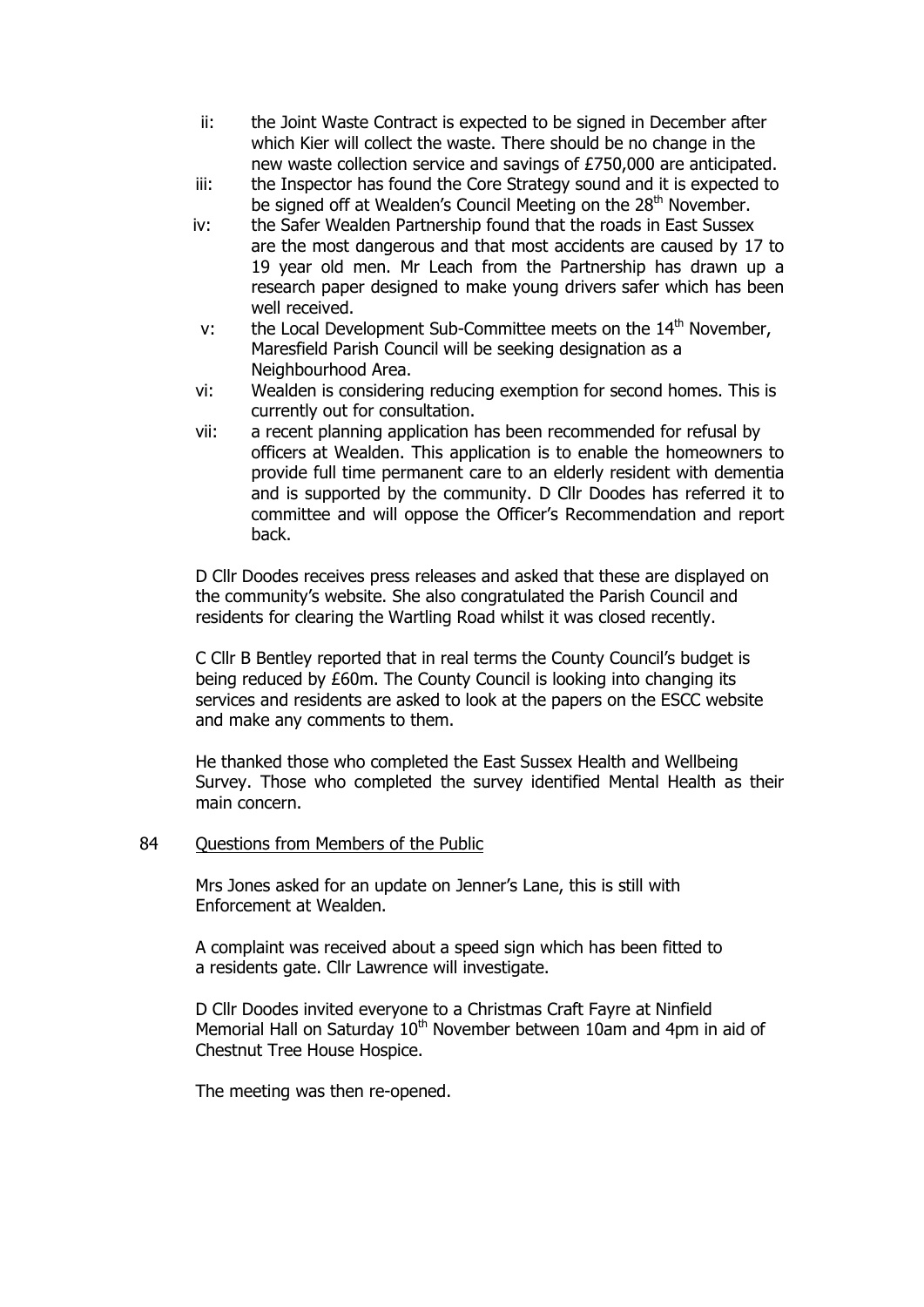# 85 Clerk's Report

All Matters' Arising were covered elsewhere in these minutes.

#### 86 Disclosures of Interests

There were no disclosures of interest in any items on this agenda and there were no reported changes to the Register of Interests.

The meeting was then suspended.

# 87 Reports

a) Planning

Councillor Stevens reported that the court case involving the marshland and Natural England took place on 1<sup>st</sup> November. The accused pleaded guilty to most charges and is to talk to Natural England about the rest. He will then be sentenced and sentencing will depend on how these other charges are addressed.

The next Planning Meeting is at the Reid Hall on Monday  $12<sup>th</sup>$ November at 5pm. The following applications will be considered;

WD2012/2042F – Dormers Farm, Tilley Lane – Conversion of old dairy from storage into two holiday lets.

WD2012/2184F and WD2012/2184LB – The Lamb Inn – Proposed single storey extension to rear courtyard, construction of timber framed lean-to wood store, alterations to ground floor and conversion of first floor residential flat to provide five B&B bedrooms with ensuite and staff accommodation.

#### b) Environment North/South

Councillor Lawrence reported that there have been four instances of flytipping since the new Wartling Road has opened.

Councillor Huntbatch reported that she will take up any complaints about PGL on residents' behalf.

#### c) Footpaths and Highways

Cllr Paterson attended a meeting at Warbleton Parish Council where they discussed traffic management measures through Bodle Street Green. Warbleton is concerned that although there is a 30mph limit through the village, traffic still drives too fast. Wartling is involved as Joe's Lane/Victoria Road forms the parish boundary. Warbleton requested Wartling's support which has been duly given and is to refer its concerns to Michael Higgs at ESCC. ESCC has, in the meantime, offered to provide yellow and black road safety signs which will be available through Cllr Paterson. Complaints have been received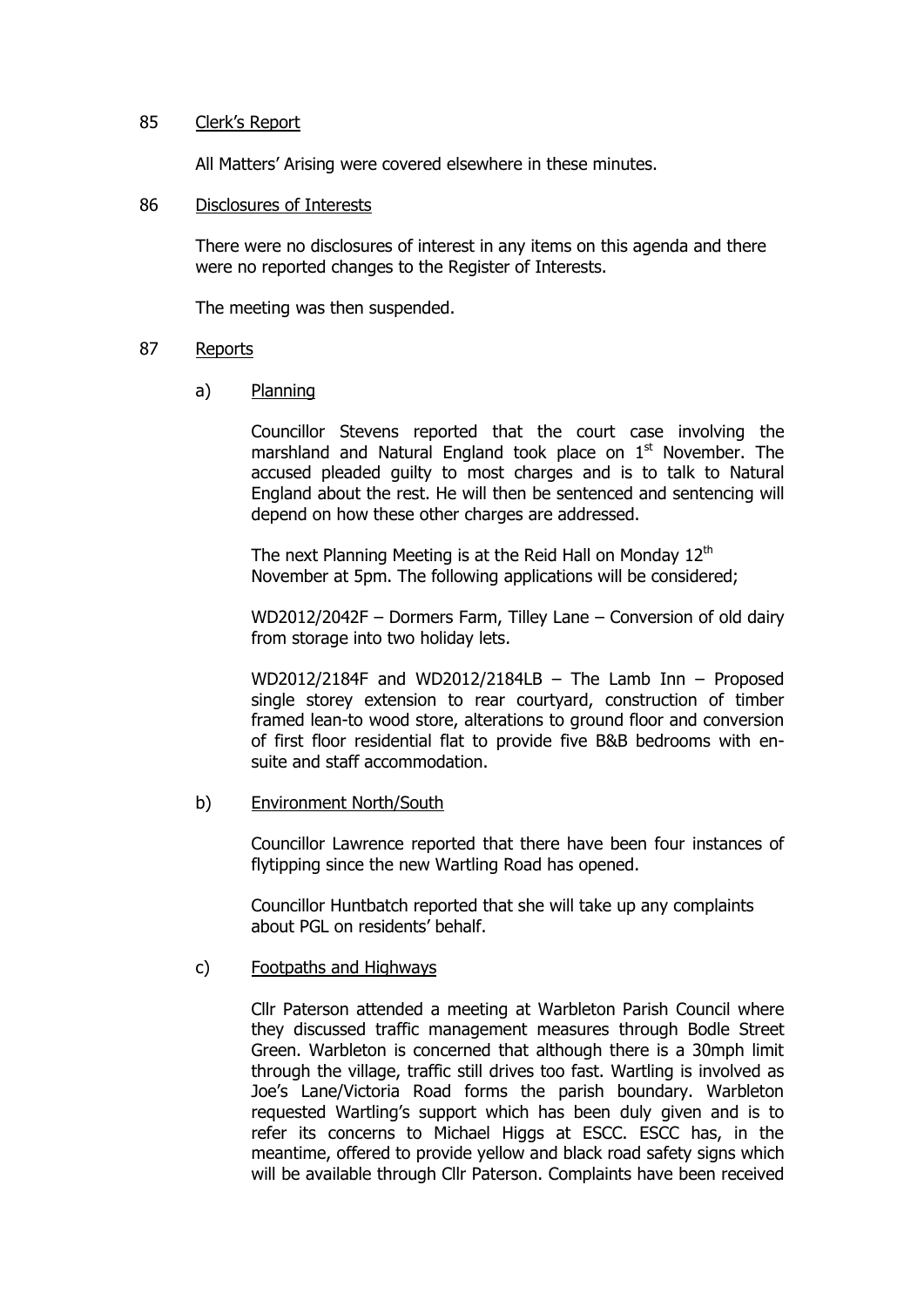about overgrowth on the path from the Castle to the Lamb and from the Reid Hall west to the parish boundary. The Clerk will report these to ESCC.

d) Police/Crime

This was covered under minute 82. Cllr Lawrence added that 30mph stickers are available to put on wheelie bins in a bid to try and reduce speeding.

# e) Communications

At the previous meeting Cllr Holbrook appealed for more information for the website. He has received and subsequently sent out information about more local events and he thanked those present for their help.

Cllr Lawrence has been to look at the broadband bus which shows how ESCC plan to get broadband to everyone in East Sussex.

f) Finance

The Clerk had previously distributed the financial reports and precept figures and this will be covered under minute 91.

#### 88 Reports from Outside Meetings and Courses

Cllr Stevens attended the East Sussex Assembly Conference. Becky Shaw, Chief Executive Officer, is to talk to the Wealden District Association to establish the needs of Towns and Parishes.

Cllrs Lawrence, Stevens and the Clerk attended the Parish Conference. This was organised jointly by Wealden and the Wealden District Association and was generally well received.

#### 89 Parish Magazine

Councillors **resolved** unanimously to pay £3 per issue to have an article in each edition of the Village Magazine.

# 90 Code of Conduct

Wartling Parish Council **resolved** to accept the new Wealden Code of Conduct which complies with the provisions in the Localism Act.

#### 91 Precept Request

After careful consideration Wartling Parish Council **resolved** that, subject to any late government legislation, the precept for 2013-2014 will remain £4,000. There will be no increase.